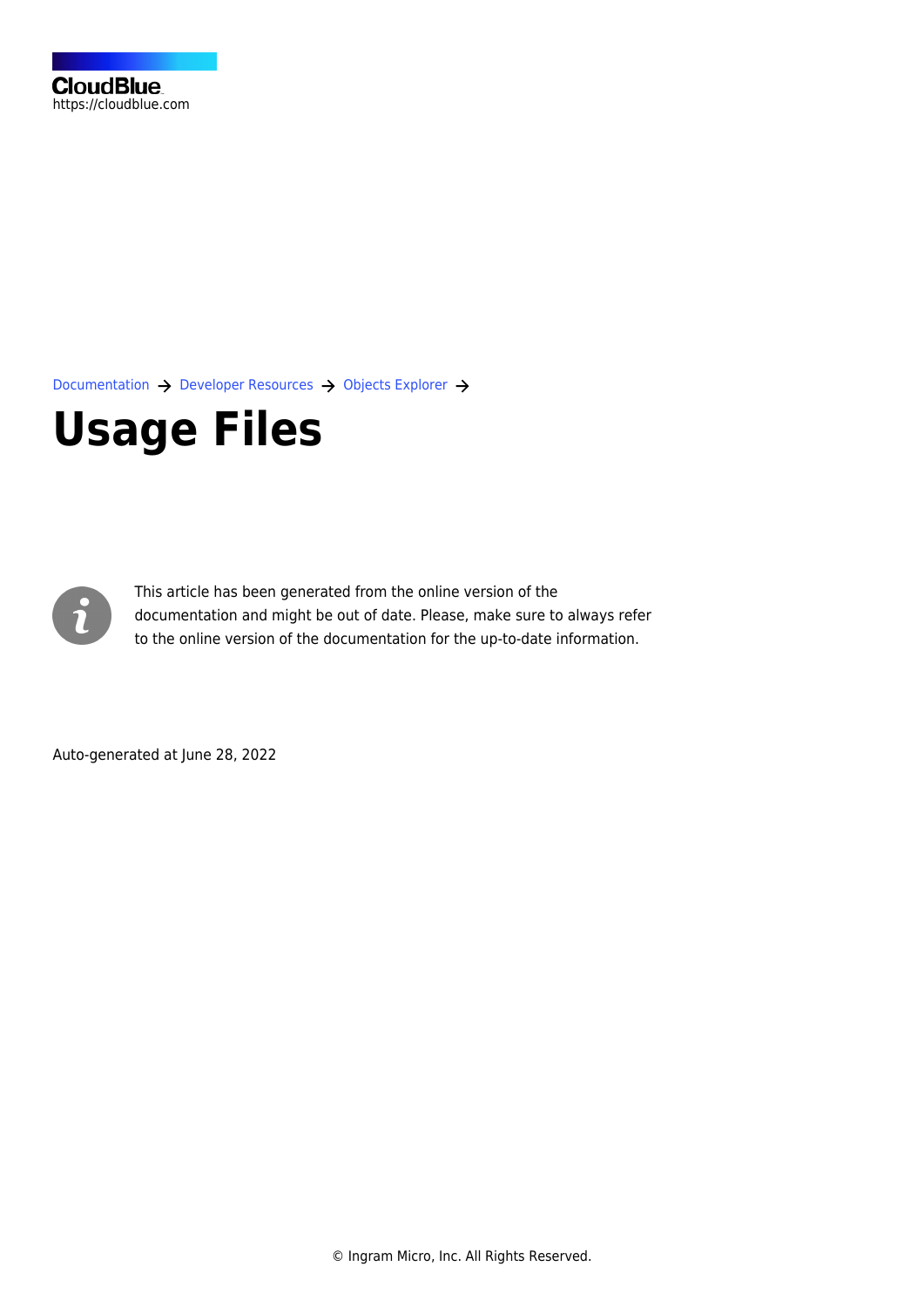#### **Overview**

Usage files represent uploaded spreadsheets that are required to work with the Usage module on the CloudBlue Connect platform. Usage files include information on consumed services and can feature pricing details for the subsequent billing operations. In addition, note that uploaded usage files should contain data that is used to identify your product, defined items, and your generated subscription. Note that Vendors are required to create a usage file object on Connect before uploading their spreadsheet file. Once a new object is created, the system transfers this object to the Draft state. Thereafter, Vendors can upload their spreadsheet via the generated usage file object. In case the uploaded spreadsheet file contains any errors, the system assigns the Invalid status to the usage file object. Otherwise, the system successfully processes the provided spreadsheet, and the usage file object is assigned to the Ready state. Once Vendors submit the usage file object to their business partners, the system allows Distributors or Resellers to accept or reject the usage file and assign the corresponding state to the object. In case the usage file is approved, Distributors and Resellers can launch all required billing operations. Once all billing operations are accomplished, the system allows Distributors or Resellers to close usage file and transfer the object to the corresponding state.

#### **Additional Information**

Please refer to the [Usage Management Module](https://connect.cloudblue.com/community/modules/usage/) documentation for more information.

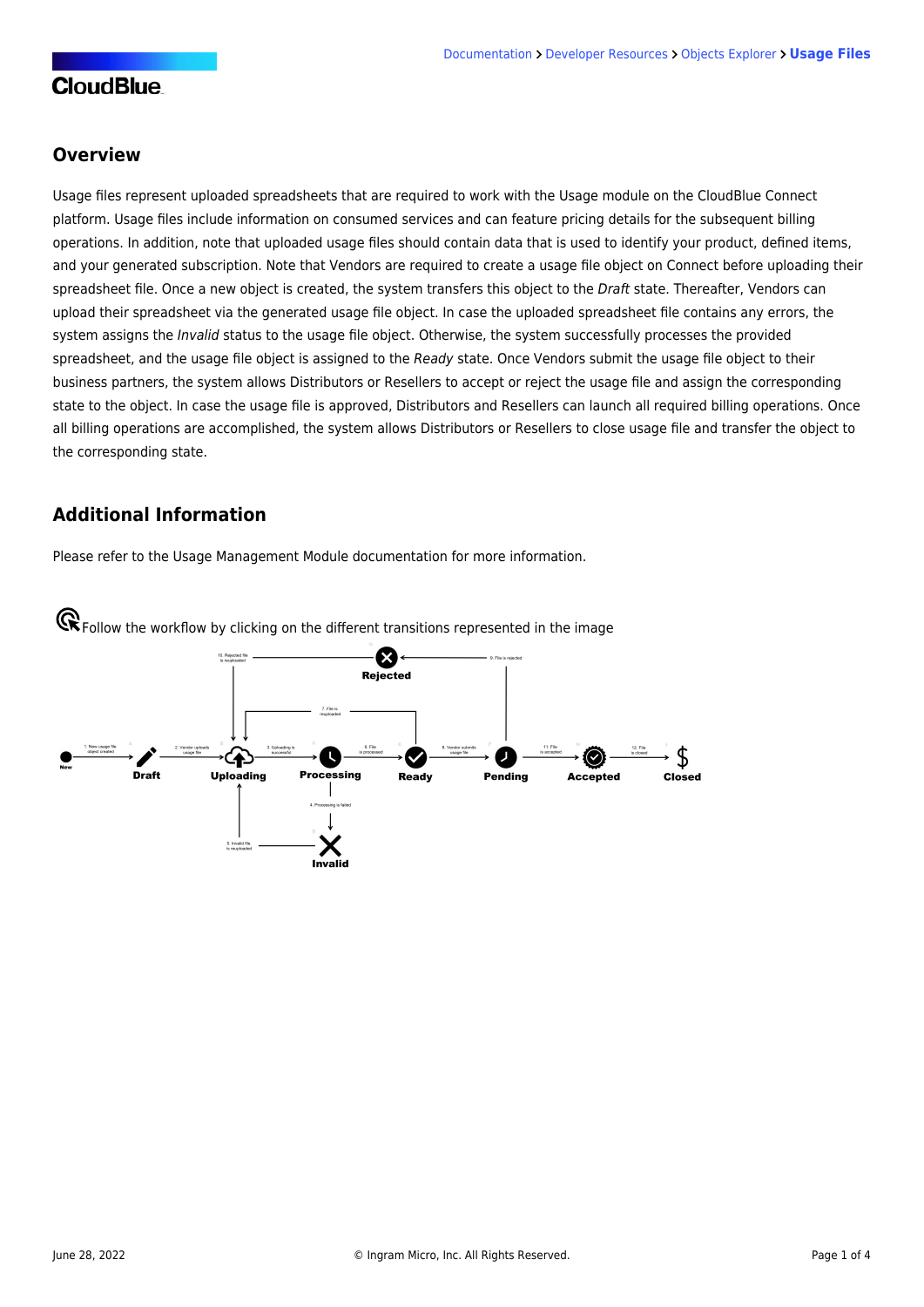## **CloudBlue**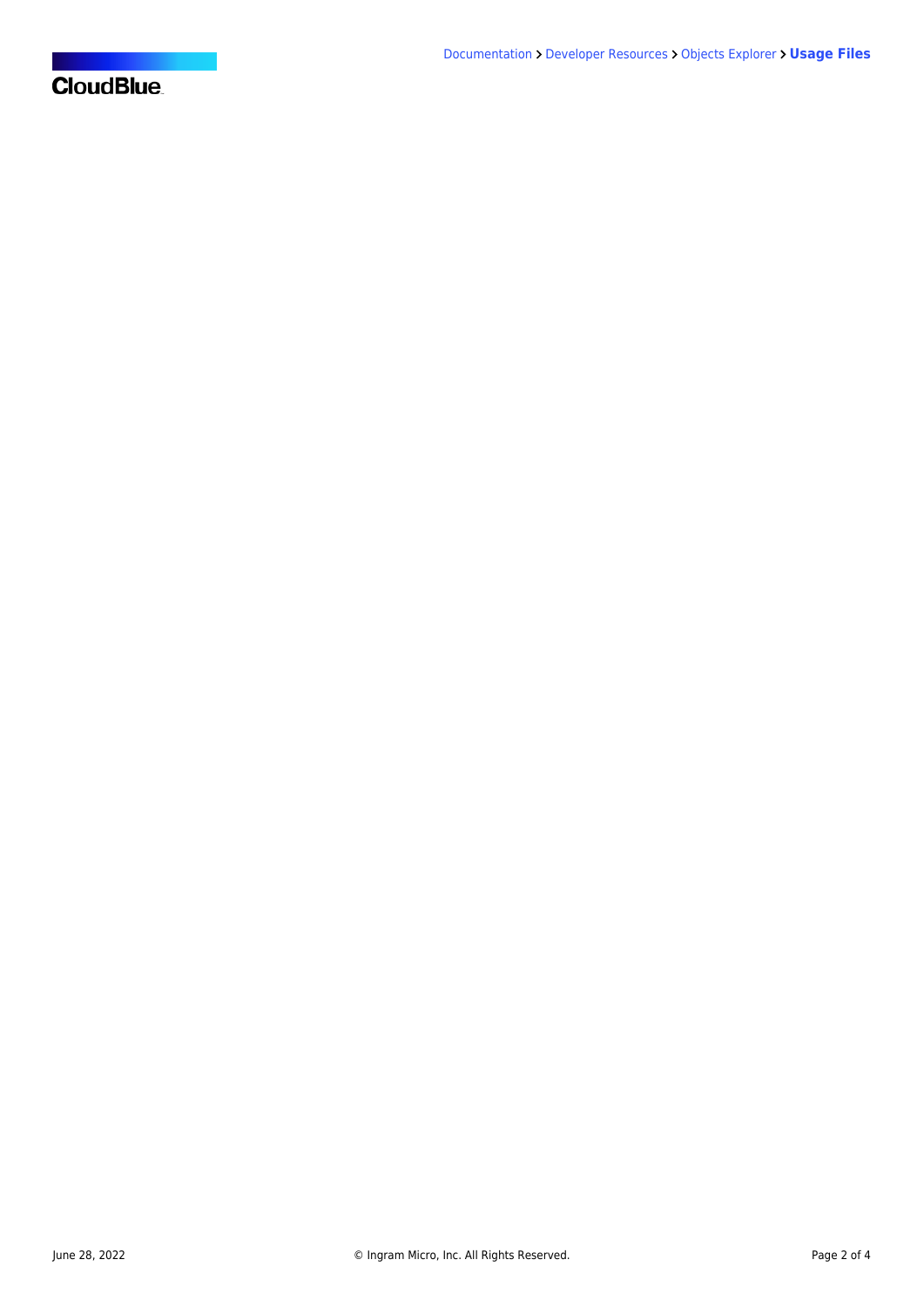## **CloudBlue**